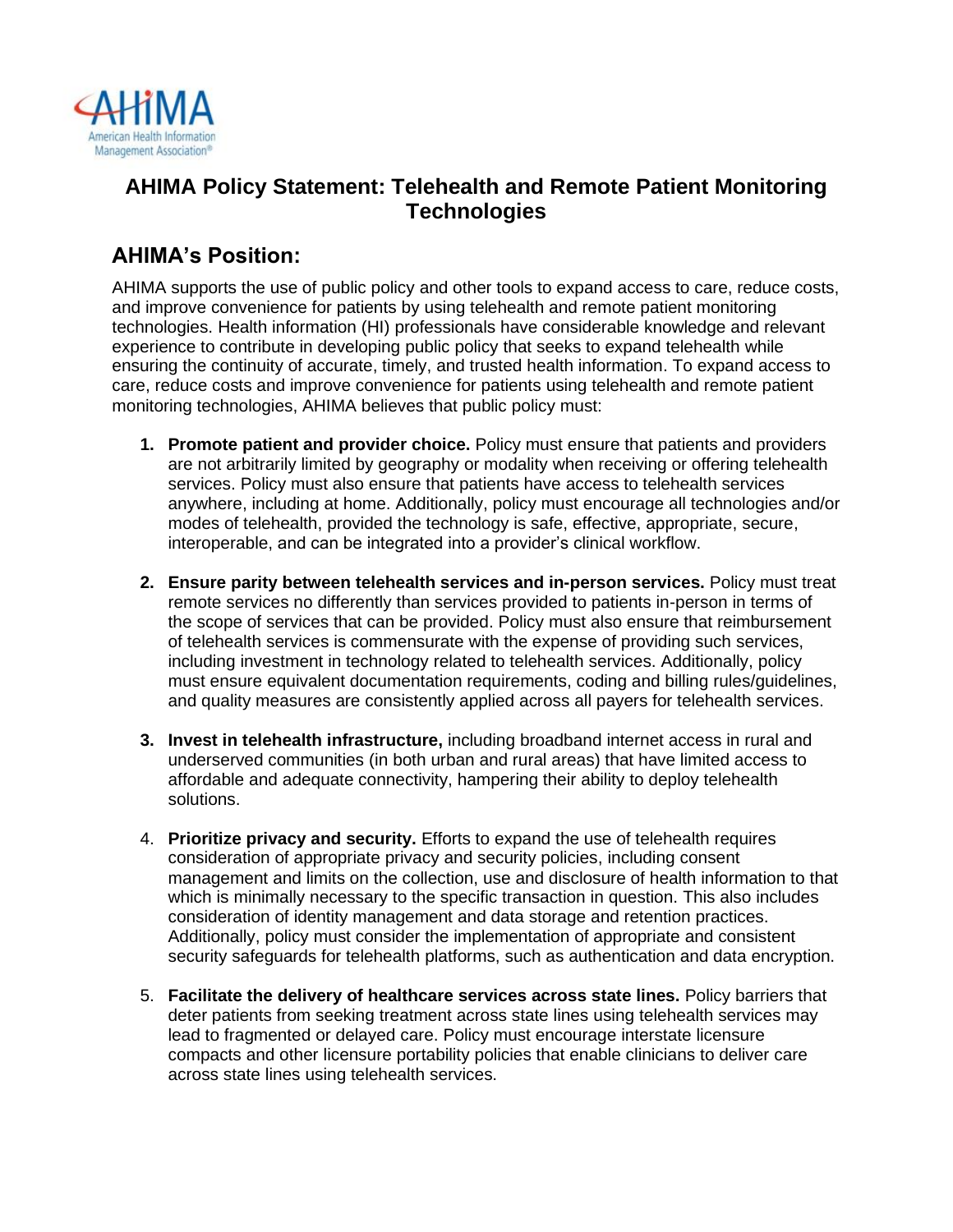- 6. **Address disparities in the use and willingness to use telehealth and remote patient monitoring technologies.** Telehealth offers the potential to improve access to care and address disparities in underserved communities. However, evidence suggests that inequities exist in accessing telehealth services on the basis of age, gender, race/ethnicity, language, geography, and income.<sup>1</sup> To avoid increasing disparities, policy must identify and mitigate the underlying reasons why some groups have lower levels of use of telehealth services.
- 7. **Promote program integrity**. At the same time that public policy expands access to telehealth, it must also ensure appropriate guardrails and oversight are in place to prevent opportunities for fraud and abuse, including new approaches that monitor and audit unusual billing behaviors related to telehealth.

#### **Background:**

Telehealth involves "the use of electronic information and telecommunication technologies to support long-distance clinical health care, patient and professional health-related education, public health, and health administration."<sup>2</sup> Similarly, remote monitoring, a subset of telehealth, involves the collection, transmission, evaluation, and communication of patient health data from electronic devices.<sup>3</sup> Telehealth offers the ability to connect patients to critical healthcare services using different devices (e.g.—smartphone, computer, tablet, monitoring device) and modalities (e.g.—video conference, remote monitoring, phone, and secure messaging). Today, 76 percent of US hospitals have partially or fully implemented telehealth services within their facility.<sup>4</sup> However, widespread adoption of telehealth remains elusive due to a number of challenges including but not limited to limitations on coverage and payment of such services under Medicare. As policymakers consider expanding access to telehealth and remote patient monitoring services, AHIMA members have the expertise to offer insight.

# **Key Points:**

Removing telehealth restrictions and expanding such services could result in considerable benefits, including:

- Improved patient access to care and outcomes;
- Improved convenience for patients and caregivers as well as reduced travel and wait times;
- Improved patient self-management including enhanced medication adherence;
- Enhanced efficiencies for providers and other allied health professionals in offering healthcare services via telehealth; and

<sup>1</sup> Available at: [https://www.ahajournals.org/doi/10.1161/CIRCULATIONAHA.120.048185,](https://www.ahajournals.org/doi/10.1161/CIRCULATIONAHA.120.048185) [https://jamanetwork.com/journals/jamanetworkopen/fullarticle/2774488.](https://jamanetwork.com/journals/jamanetworkopen/fullarticle/2774488)

<sup>2</sup> Available at: [https://www.hrsa.gov/rural-health/telehealth.](https://www.hrsa.gov/rural-health/telehealth)

<sup>3</sup> Available at: [https://hbr.org/2020/07/how-to-make-remote-monitoring-tech-part-of-everyday-health-](https://hbr.org/2020/07/how-to-make-remote-monitoring-tech-part-of-everyday-health-care#:~:text=Remote%20patient%20monitoring%20is%20a,health%20data%20from%20electronic%20devices)

[care#:~:text=Remote%20patient%20monitoring%20is%20a,health%20data%20from%20electronic%20de](https://hbr.org/2020/07/how-to-make-remote-monitoring-tech-part-of-everyday-health-care#:~:text=Remote%20patient%20monitoring%20is%20a,health%20data%20from%20electronic%20devices) [vices.](https://hbr.org/2020/07/how-to-make-remote-monitoring-tech-part-of-everyday-health-care#:~:text=Remote%20patient%20monitoring%20is%20a,health%20data%20from%20electronic%20devices)

<sup>4</sup>Available at:<https://www.aha.org/factsheet/telehealth>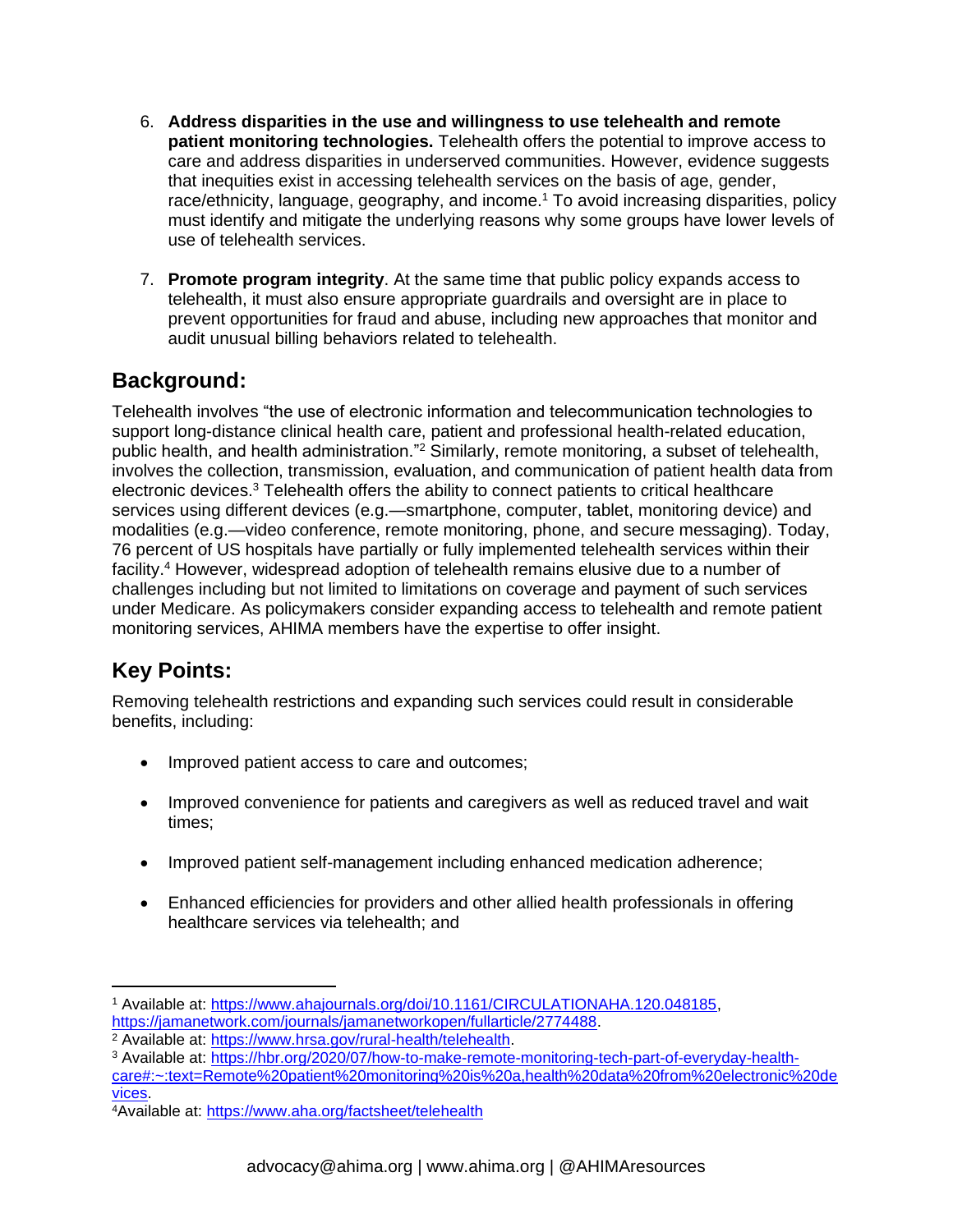• Increased communication and shared decision-making between the provider and patient about the patient's care plan.

However, realizing the benefits of telehealth requires addressing certain challenges including:

- **Geographic and originating sites restrictions for telehealth services under Medicare.** Permanent removal of these restrictions from federal statute would enable providers to offer additional telehealth services outside of rural areas and enable patients to receive such services anywhere, including at home. This includes removal of the current limitations on types of services that can be provided via telehealth under Medicare.
- **Adequate reimbursement in the provision of telehealth services.** Expanding access to care using telehealth services requires consideration of the value telehealth provides and the related cost of delivery of services, including investment in the telehealth platform and other fixed costs related to the provision of telehealth services.
- **Varying documentation requirements, coding and billing rules/guidelines and quality measures across payers**. Such variability hinders the ability to analyze information in a consistent, standardized, and meaningful way across different payers. It also creates administrative burdens for providers and payers. New approaches will require consistent application of documentation requirements, coding and billing rules/guidelines, and quality measures across all payers.
- **Limited connectivity to technological devices** (e.g., smartphone, tablet, computer) for a telehealth visit. New approaches will require access to reliable internet connections that support high-speed transmissions to take advantage of telehealth services.
- **Limited access to technological devices for telehealth services.** Consideration must be given to patients who may lack the knowledge or capacity to operate and troubleshoot audiovisual equipment, including patients that may have inexperience with technology or suffer physical and/or cognitive disabilities.
- **Varying state licensure requirements** which often limit providers and other clinical staff to practicing in state(s) where they are licensed. New approaches may require harmonization of state laws, regulations, and policies to expand the use and implementation of telehealth.
- **Protecting privacy and maintaining data security.** Expansion of access to care using telehealth services requires providers to continue to be good stewards of health information, including the collection, use, maintenance, and disclosure of such information. Appropriate and consistent privacy and security measures must also be in place to safeguard health information collected by telehealth technologies that may not be covered by the Health Insurance Portability and Accountability Act (HIPAA).
- **Inequities in accessing telehealth services on the basis of age, gender, race/ethnicity, language, geography, and income.** Telehealth has the potential to improve access to care for patients who have previously experienced challenges in accessing in-person care. New approaches require a better understanding of the exact